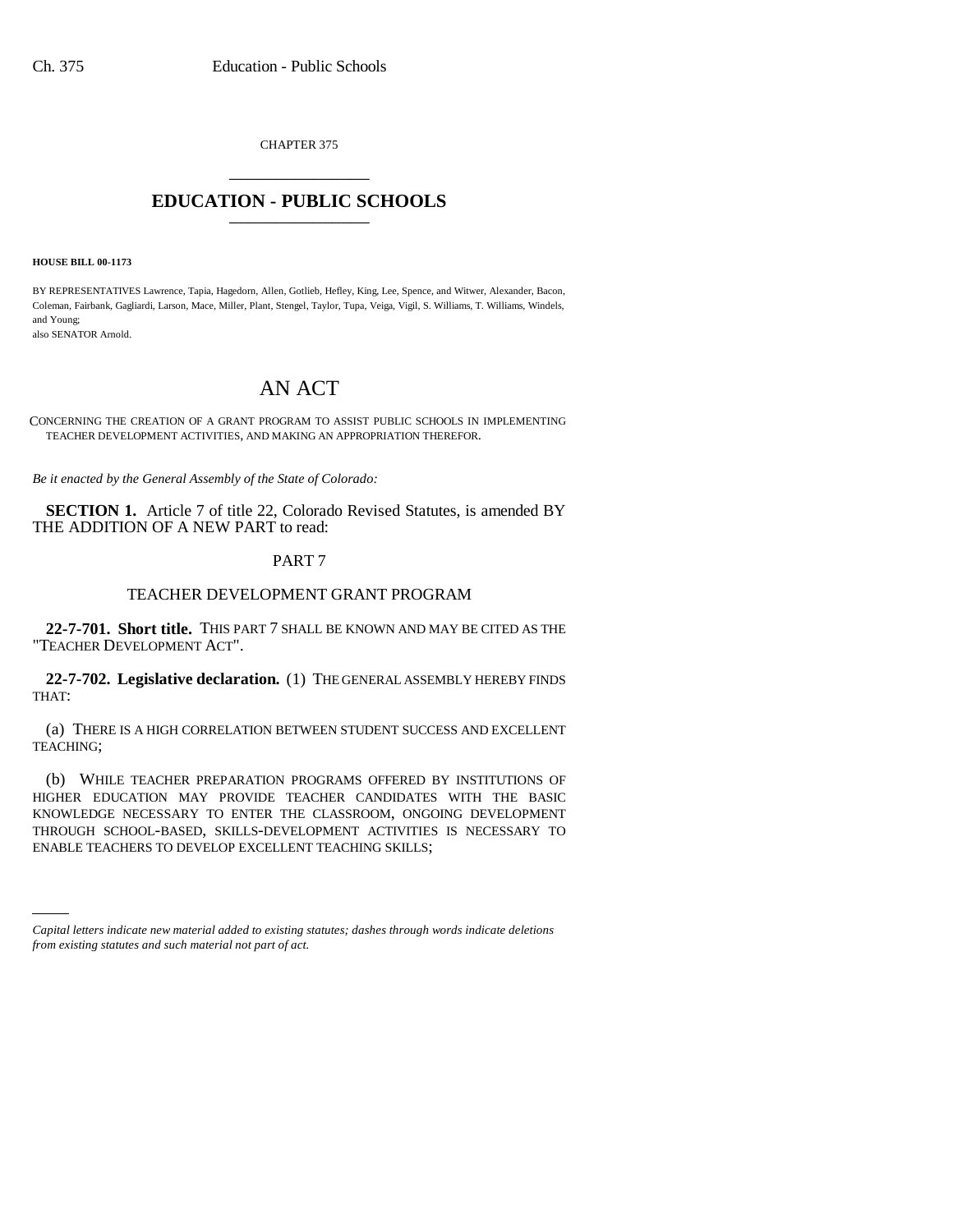(c) IN-SERVICE TRAINING PROGRAMS AND SIMILAR FORMS OF OFF-SITE COURSE WORK ARE OFTEN UNABLE TO PROVIDE THE KIND OF SKILL DEVELOPMENT NEEDED;

(d) WORKING COLLABORATIVELY AS COLLEAGUES TO REVIEW ASSIGNMENTS, STUDENT WORK, CURRICULUM, AND TEACHING METHODOLOGY HAS BEEN PROVEN SUCCESSFUL IN ENABLING TEACHERS TO DETERMINE WHETHER ALL OF THESE FACETS OF TEACHING IN COMBINATION SUCCESSFULLY PROVIDE THE INFORMATION STUDENTS NEED TO MASTER READING, WRITING, MATHEMATICS, AND SCIENCE, AS INDICATED BY HIGH ACHIEVEMENT LEVELS ON ASSESSMENTS.

(2) BASED ON THE FINDINGS SPECIFIED IN SUBSECTION (1) OF THIS SECTION, THE GENERAL ASSEMBLY HEREBY FINDS THAT IT IS NECESSARY TO PROVIDE GRANTS PURSUANT TO THIS PART 7 TO ASSIST SCHOOLS IN PROVIDING OPPORTUNITIES FOR TEACHERS TO PARTICIPATE IN SCHOOL-BASED SKILLS-DEVELOPMENT ACTIVITIES THAT ARE FOCUSED ON MASTERING SKILLS IN INSTRUCTING STUDENTS IN READING, WRITING, MATHEMATICS, AND SCIENCE.

**22-7-703. Definitions.** AS USED IN THIS PART 7, UNLESS THE CONTEXT OTHERWISE REQUIRES:

(1) "COUNCIL" MEANS THE TEACHER DEVELOPMENT ADVISORY COUNCIL CREATED IN SECTION 22-7-706.

(2) "DEPARTMENT" MEANS THE DEPARTMENT OF EDUCATION CREATED IN SECTION 24-1-115, C.R.S.

(3) "GRANT PROGRAM" MEANS THE TEACHER DEVELOPMENT GRANT PROGRAM CREATED IN SECTION 22-7-704.

(4) "SCHOOL" MEANS ANY PUBLIC SCHOOL IN THE STATE, INCLUDING BUT NOT LIMITED TO A TRADITIONAL PUBLIC SCHOOL OF A SCHOOL DISTRICT AND A CHARTER SCHOOL.

(5) "STATE BOARD" MEANS THE STATE BOARD OF EDUCATION CREATED IN SECTION 1 OF ARTICLE IX OF THE STATE CONSTITUTION.

(6) "TEACHER DEVELOPMENT SCHEDULE" MEANS A SCHEDULE OF SCHOOL-BASED SKILLS-DEVELOPMENT ACTIVITIES TO ASSIST TEACHERS THROUGHOUT THE SCHOOL YEAR IN IMPROVING THEIR CLASSROOM TEACHING SKILLS. A "TEACHER DEVELOPMENT SCHEDULE" MAY INCLUDE, BUT NEED NOT BE LIMITED TO:

(a) TIME SET ASIDE DURING WHICH TEACHERS MEET TO REVIEW THEIR ASSIGNMENTS, PRESENT LESSON PLANS, AND PROVIDE FEEDBACK TO ONE ANOTHER; AND

(b) ON-SITE TRAINING, OBSERVATION, AND EVALUATION BY RECOGNIZED EXPERTS IN INSTRUCTIONAL STRATEGIES AND TECHNIQUES.

**22-7-704. Teacher development grant program - created - rules.** (1) THERE IS HEREBY CREATED THE TEACHER DEVELOPMENT GRANT PROGRAM TO PROVIDE MONEYS TO SCHOOLS FOR USE IN PROVIDING A TEACHER DEVELOPMENT SCHEDULE.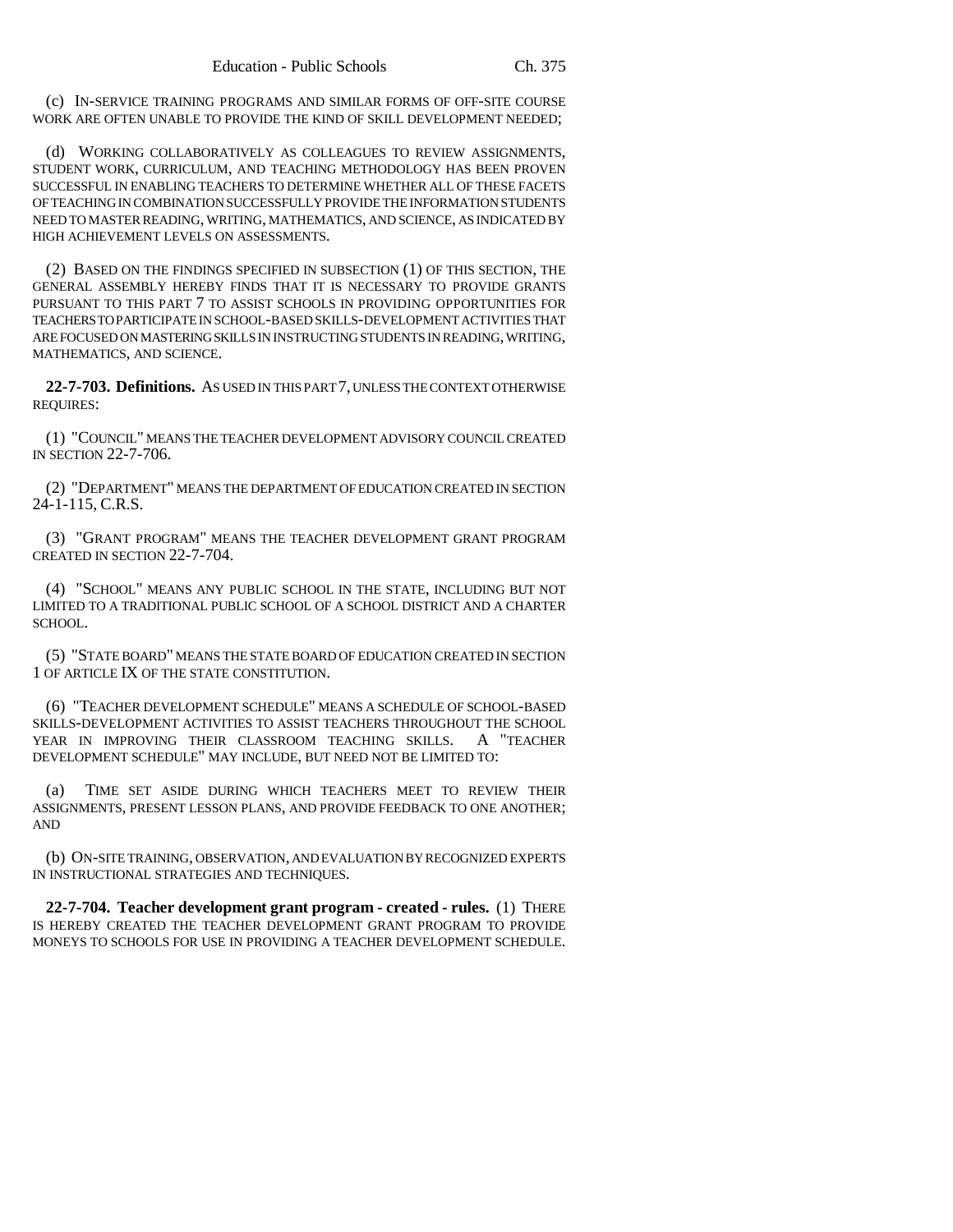A TEACHER DEVELOPMENT SCHEDULE MAY INCLUDE ONLY RESEARCH-BASED ACTIVITIES THAT HAVE BEEN PROVEN EFFECTIVE IN IMPROVING TEACHERS' SKILLS, ESPECIALLY IN TEACHING READING, WRITING, MATHEMATICS, AND SCIENCE.

(2) (a) ON OR BEFORE OCTOBER 1, 2000, AND ON OR BEFORE EACH OCTOBER 1 THEREAFTER, SUBJECT TO AVAILABLE APPROPRIATIONS, THE STATE BOARD, PURSUANT TO RECOMMENDATIONS FROM THE COUNCIL MADE PURSUANT TO SECTION 22-7-706, SHALL AWARD TEACHER DEVELOPMENT GRANTS TO SCHOOLS SELECTED FROM THOSE SUBMITTING APPLICATIONS PURSUANT TO SECTION 22-7-705. EACH GRANT SHALL CONTINUE FOR TWO SCHOOL YEARS, UNLESS DISCONTINUED PURSUANT TO PARAGRAPH (b) OF THIS SUBSECTION (2). NO TWO-YEAR GRANT SHALL EXCEED TWENTY THOUSAND DOLLARS. ON EXPIRATION OF A GRANT, A SCHOOL MAY REAPPLY FOR A GRANT BY SUBMITTING AN APPLICATION PURSUANT TO SECTION 22-7-705.

(b) THE STATE BOARD SHALL ANNUALLY REVIEW EACH GRANT RECIPIENT'S USE OF THE MONEYS AWARDED PURSUANT TO THIS SECTION. BASED ON THE RECOMMENDATIONS OF THE COUNCIL MADE PURSUANT TO SECTION 22-7-706(4), THE STATE BOARD SHALL DISCONTINUE THE GRANT AWARDED TO ANY RECIPIENT THAT IS NOT MAKING ADEQUATE PROGRESS IN ACHIEVING THE GOALS IDENTIFIED IN THE RECIPIENT'S GRANT APPLICATION.

(c) MONEYS RECEIVED BY A SCHOOL PURSUANT TO THE GRANT PROGRAM SHALL BE IN ADDITION TO THE MONEYS BUDGETED TO THE SCHOOL BY THE SCHOOL DISTRICT IN WHICH THE SCHOOL IS LOCATED AND SHALL NOT REDUCE THE AMOUNT OF SAID BUDGETED MONEYS THAT THE SCHOOL WOULD HAVE RECEIVED IF IT HAD NOT RECEIVED A GRANT PURSUANT TO THIS PART 7. GRANTS AWARDED THROUGH THE PROGRAM SHALL BE PAID FROM MONEYS IN THE TEACHER DEVELOPMENT FUND CREATED IN SECTION 22-7-708.

(3) THE STATE BOARD SHALL IMPLEMENT THE GRANT PROGRAM IN ACCORDANCE WITH THE PROVISIONS OF THIS PART 7. PURSUANT TO ARTICLE 4 OF TITLE 24, C.R.S., THE STATE BOARD SHALL PROMULGATE SUCH RULES AS ARE REQUIRED IN THIS PART 7 AND SUCH ADDITIONAL RULES AS MAY BE NECESSARY FOR THE IMPLEMENTATION OF THE GRANT PROGRAM. PARTICIPATION BY A SCHOOL IN THE GRANT PROGRAM IS VOLUNTARY.

(4) THE DEPARTMENT SHALL SOLICIT AND IS HEREBY AUTHORIZED TO RECEIVE SUCH PUBLIC AND PRIVATE GIFTS, GRANTS, AND DONATIONS AS MAY BE AVAILABLE TO FUND THE GRANT PROGRAM. ANY MONEYS SO RECEIVED SHALL BE CREDITED TO THE TEACHER DEVELOPMENT FUND CREATED IN SECTION 22-7-708.

**22-7-705. Teacher development grant program - application.** (1) ANY SCHOOL THAT CHOOSES TO PARTICIPATE IN THE GRANT PROGRAM SHALL SUBMIT AN APPLICATION TO THE DEPARTMENT AS PROVIDED BY RULE OF THE STATE BOARD. PRIOR TO SUBMITTING A GRANT APPLICATION TO THE DEPARTMENT, AN APPLYING SCHOOL SHALL SUBMIT TO THE BOARD OF EDUCATION OF THE SCHOOL DISTRICT IN WHICH THE SCHOOL IS LOCATED THE ITEMS SPECIFIED IN PARAGRAPHS (a) TO (d) OF SUBSECTION (2) OF THIS SECTION. WITHIN THIRTY DAYS AFTER RECEIVING SAID ITEMS, THE BOARD OF EDUCATION SHALL PROVIDE TO THE SCHOOL A WRITTEN STATEMENT OF SUPPORT OR OPPOSITION FOR THE PROPOSED SCHEDULE THAT SHALL INCLUDE THE REASONS UNDERLYING SUCH SUPPORT OR OPPOSITION.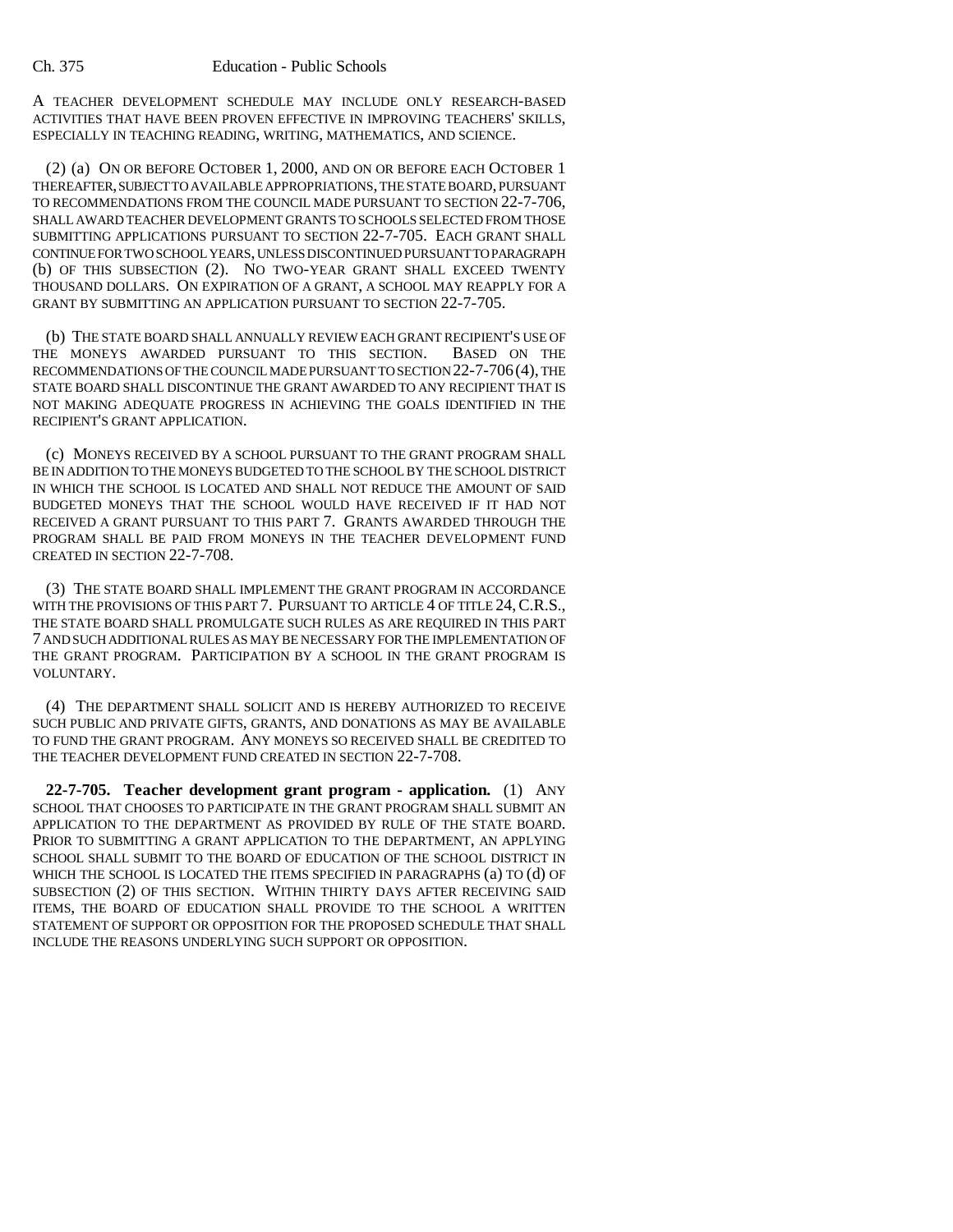(2) AT A MINIMUM, A GRANT APPLICATION SHALL INCLUDE THE FOLLOWING INFORMATION:

(a) THE ACTIVITIES THAT THE SCHOOL WILL PROVIDE THROUGH THE TEACHER DEVELOPMENT SCHEDULE AND THE RESEARCH THAT DEMONSTRATES THE EFFECTIVENESS OF SUCH ACTIVITIES AS IMPLEMENTED IN OTHER PUBLIC OR NONPUBLIC SCHOOLS;

(b) EVIDENCE THAT THE TEACHERS AND ADMINISTRATORS AT THE SCHOOL HAVE PARTICIPATED IN SELECTION OF THE ACTIVITIES TO BE PROVIDED AND ARE IN SUPPORT OF THE TEACHER DEVELOPMENT SCHEDULE;

(c) THE SPECIFIC, MEASURABLE GOALS THAT THE SCHOOL EXPECTS TO ACHIEVE IN IMPLEMENTING THE TEACHER DEVELOPMENT SCHEDULE, INCLUDING BOTH ONE-YEAR GOALS AND THE GOALS TO BE ACHIEVED UPON CONCLUSION OF THE GRANT. AT A MINIMUM, THE SCHOOL'S GOALS SHALL INCLUDE A MEASURABLE INCREASE IN STUDENT LEARNING IN THE AREAS OF READING, WRITING, MATHEMATICS, AND SCIENCE.

(d) THE SCHOOL'S PLAN FOR MEASURING THE SUCCESS OF THE ACTIVITIES PROVIDED THROUGH THE TEACHER DEVELOPMENT SCHEDULE IN MEETING THE SCHOOL'S IDENTIFIED GOALS, INCLUDING BUT NOT LIMITED TO HOW THE SCHOOL WILL DETERMINE IMPROVEMENT IN STUDENT LEARNING;

(e) THE AMOUNT OF ANY MONEYS RECEIVED BY THE SCHOOL PURSUANT TO TITLE I OF THE FEDERAL "ELEMENTARY AND SECONDARY EDUCATION ACT OF 1965", 20 U.S.C. SEC. 6301 ET SEQ., HOW THE SCHOOL IS USING SUCH MONEYS, AND ANY IMPROVEMENTS IN STUDENT LEARNING THAT HAVE OCCURRED IN THE PRECEDING THREE YEARS THROUGH THE USE OF SUCH MONEYS;

(f) WHETHER THE SCHOOL HAS PREVIOUSLY RECEIVED A GRANT PURSUANT TO THIS PART 7 AND THE DEMONSTRATED GOALS ACHIEVED IN USING THE GRANT AS SPECIFIED IN THE PROGRESS AND FINAL REPORTS SUBMITTED TO THE DEPARTMENT PURSUANT TO SECTION 22-7-707;

(g) A WRITTEN STATEMENT OF SUPPORT FOR OR OPPOSITION TO THE SCHOOL'S PROPOSED TEACHER DEVELOPMENT SCHEDULE BY THE BOARD OF EDUCATION OF THE SCHOOL DISTRICT IN WHICH THE APPLYING SCHOOL IS LOCATED, INCLUDING THE REASONS UNDERLYING SUCH SUPPORT OR OPPOSITION.

(3) THE DEPARTMENT SHALL TRANSMIT THE APPLICATIONS RECEIVED PURSUANT TO SUBSECTION (1) OF THIS SECTION TO THE COUNCIL.

**22-7-706. Teacher development advisory council - created - duties - repeal.** (1) THERE IS HEREBY CREATED THE TEACHER DEVELOPMENT ADVISORY COUNCIL TO REVIEW GRANT APPLICATIONS SUBMITTED PURSUANT TO SECTION 22-7-705 AND TO MAKE RECOMMENDATIONS TO THE STATE BOARD FOR SELECTION OF GRANT RECIPIENTS AND THE AMOUNT OF EACH GRANT, NOT TO EXCEED TWENTY THOUSAND DOLLARS PER GRANT. THE COUNCIL SHALL CONSIST OF SEVEN MEMBERS APPOINTED BY THE GOVERNOR, WITH THE CONSENT OF THE SENATE, AS FOLLOWS: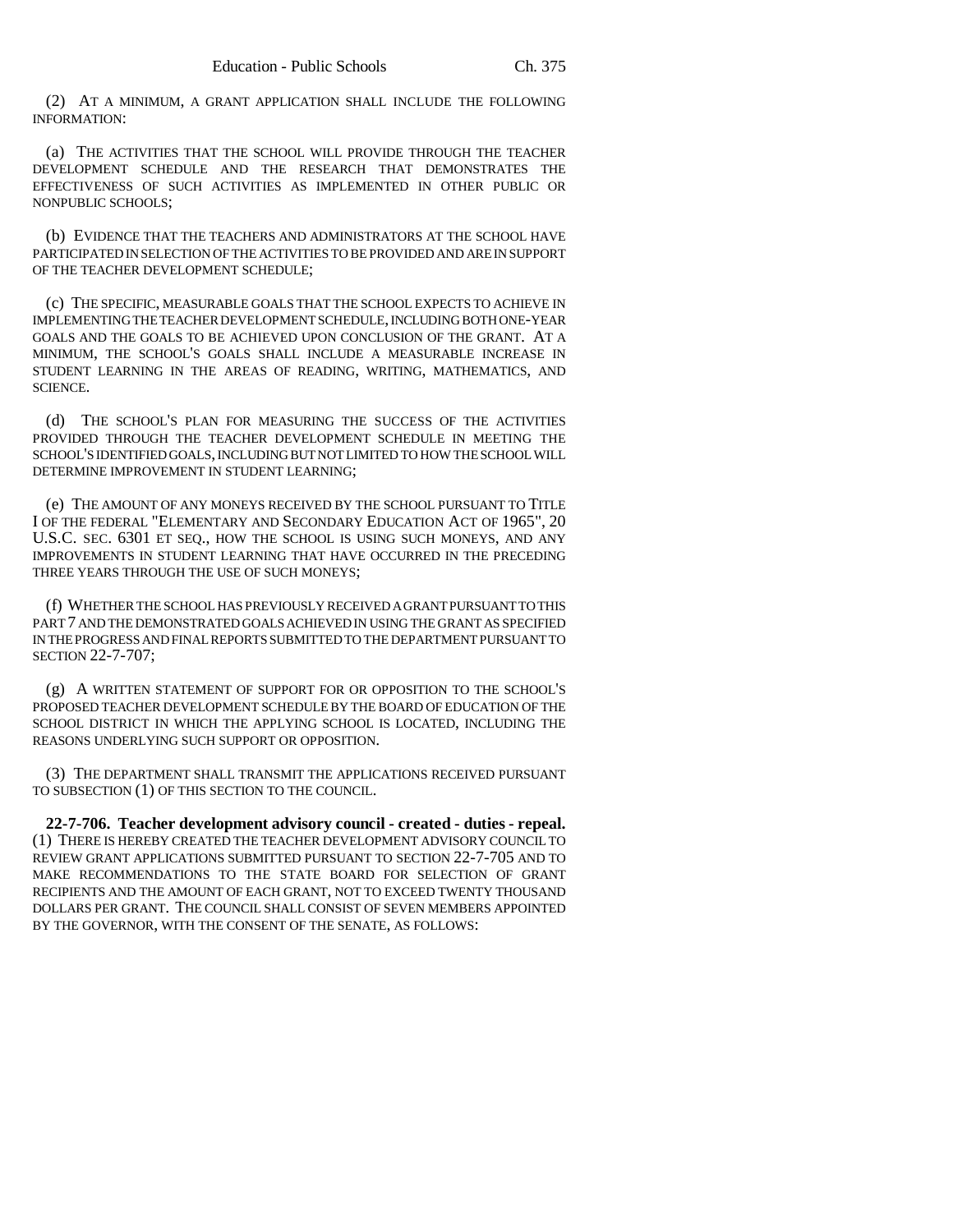(a) ONE PERSON WITH EXPERTISE IN THE AREA OF STUDENT ASSESSMENTS AND MEASURING STUDENT PROGRESS;

(b) TWO TEACHERS WHO ARE LEADERS IN EDUCATION REFORM FROM SCHOOLS THAT HAVE DEMONSTRATED IMPROVEMENTS IN STUDENT ACHIEVEMENT, ONE OF WHICH IS LOCATED IN A RURAL AREA OF THE STATE AND ONE OF WHICH IS LOCATED IN AN URBAN AREA OF THE STATE;

(c) TWO PRINCIPALS WHO ARE LEADERS IN EDUCATION REFORM FROM SCHOOLS THAT HAVE DEMONSTRATED IMPROVEMENTS IN STUDENT ACHIEVEMENT, ONE OF WHICH IS LOCATED IN A RURAL AREA OF THE STATE AND ONE OF WHICH IS LOCATED IN AN URBAN AREA OF THE STATE;

(d) ONE MEMBER OF A SCHOOL DISTRICT BOARD OF EDUCATION WHO IS A LEADER IN EDUCATION REFORM AND CAN DEMONSTRATE IMPROVEMENT IN STUDENT ACHIEVEMENT IN HIS OR HER SCHOOL DISTRICT;

(e) ONE PERSON WITH EXPERTISE IN INSTRUCTIONAL STRATEGIES AND TECHNIQUES.

(2) (a) COUNCIL MEMBERS SHALL SERVE FOUR-YEAR TERMS; EXCEPT THAT, OF THE MEMBERS FIRST APPOINTED, THREE MEMBERS SHALL SERVE TWO-YEAR TERMS. THE GOVERNOR SHALL SELECT THOSE MEMBERS WHO WILL SERVE SHORTENED TERMS. NO PERSON MAY SERVE MORE THAN TWO CONSECUTIVE FOUR-YEAR TERMS. THE GOVERNOR SHALL MAKE THE INITIAL APPOINTMENTS TO THE COUNCIL NO LATER THAN JULY 1, 2000. PERSONS INITIALLY APPOINTED SHALL IMMEDIATELY BEGIN TO SERVE BUT SHALL BE SUBJECT TO SENATE CONFIRMATION DURING THE FIRST REGULAR SESSION OF THE SIXTY-THIRD GENERAL ASSEMBLY. COUNCIL MEMBERS SHALL HOLD THEIR OFFICES FOR THE TERMS FOR WHICH THEY HAVE BEEN APPOINTED AND UNTIL THEIR SUCCESSORS ARE APPOINTED AND QUALIFIED.

(b) ANY MEMBER OF THE COUNCIL MAY BE REMOVED BY THE GOVERNOR AT ANY TIME FOR CAUSE. THE GOVERNOR SHALL FILL ANY VACANCY ARISING ON THE COUNCIL DUE TO REMOVAL, RESIGNATION, OR DEATH FOR THE REMAINDER OF THE VACATING MEMBER'S TERM.

(c) COUNCIL MEMBERS SHALL SERVE WITHOUT COMPENSATION, BUT MAY BE REIMBURSED FOR ANY ACTUAL AND NECESSARY EXPENSES INCURRED IN THE PERFORMANCE OF THEIR DUTIES.

(d) AT THE INITIAL COUNCIL MEETING, THE COUNCIL MEMBERS SHALL SELECT FROM AMONG THEMSELVES A PERSON TO SERVE AS CHAIR OF THE COUNCIL. A MAJORITY OF THE COUNCIL MEMBERS SHALL CONSTITUTE A QUORUM FOR TRANSACTION OF BUSINESS.

(3) (a) THE COUNCIL SHALL MEET AT LEAST ANNUALLY TO SELECT FROM AMONG THE APPLICATIONS RECEIVED PURSUANT TO SECTION 22-7-705 THOSE SCHOOLS THAT THE COUNCIL SHALL RECOMMEND TO THE STATE BOARD FOR RECEIPT OF A GRANT PURSUANT TO THIS PART 7. IN SELECTING AMONG APPLICATIONS, THE COUNCIL SHALL APPLY THE FOLLOWING CRITERIA:

(I) THE QUALITY OF THE ACTIVITIES THE SCHOOL INTENDS TO PROVIDE AND THE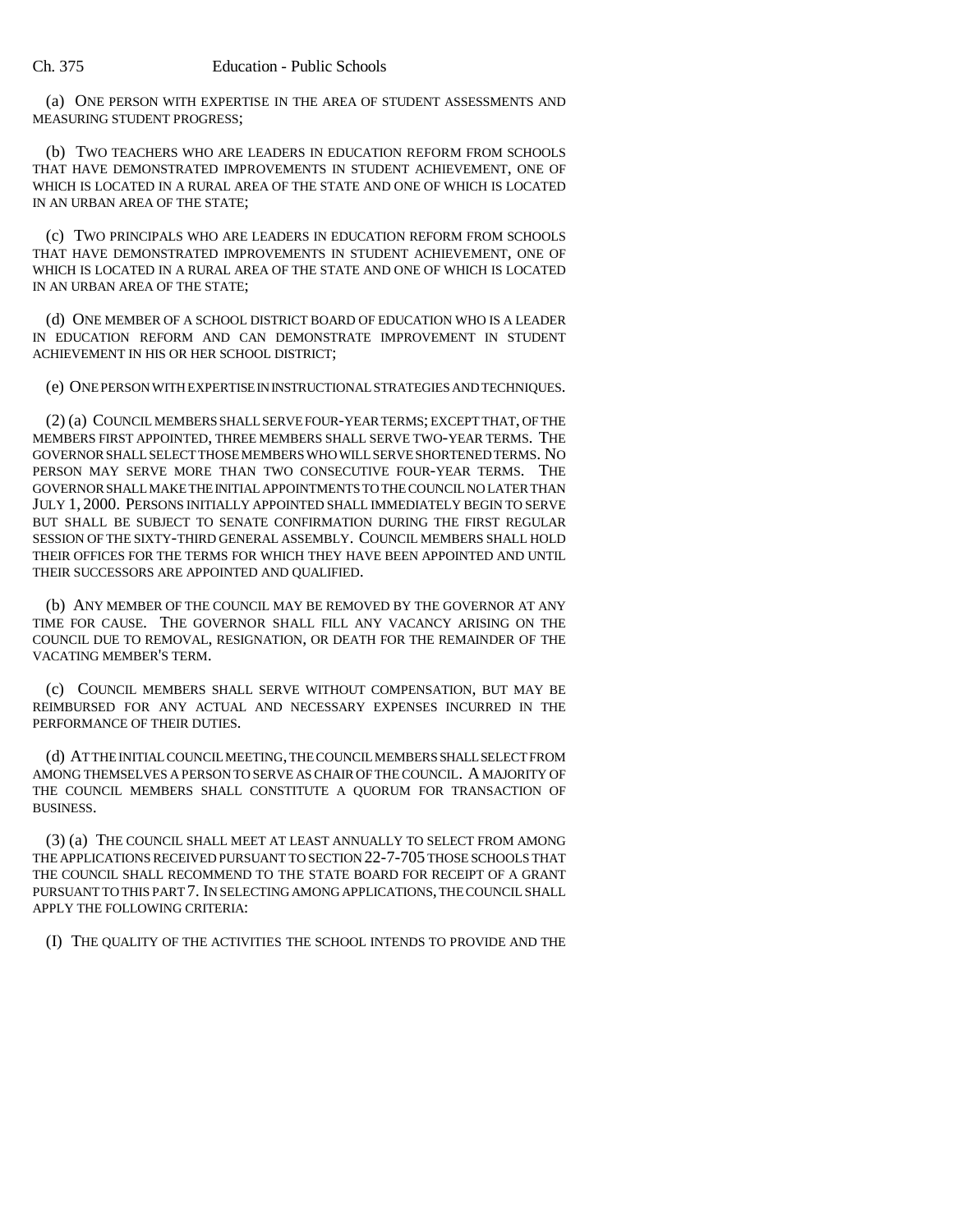CREDIBILITY OF THE RESEARCH SUPPORTING SUCH ACTIVITIES;

(II) THE GOALS SPECIFIED BY THE SCHOOL AND THE CREDIBILITY OF THE SCHOOL'S PLAN FOR MEASURING SUCCESS IN ATTAINING THOSE GOALS;

(III) THE SCORES EARNED BY STUDENTS ENROLLED IN THE SCHOOL ON THE MOST RECENTLY ADMINISTERED STATEWIDE ASSESSMENTS, GIVING PRIORITY TO SCHOOLS WITH A HIGHER PERCENTAGE OF LOW-SCORING STUDENTS;

(IV) WHETHER THE SCHOOL HAS PREVIOUSLY RECEIVED A GRANT PURSUANT TO THIS PART 7 AND THE DEMONSTRATED GOALS ACHIEVED IN USING THE GRANT AS SPECIFIED IN THE PROGRESS AND FINAL REPORTS SUBMITTED TO THE DEPARTMENT PURSUANT TO SECTION 22-7-707;

(V) WHETHER OTHER FEDERAL AND STATE MONEYS ARE AVAILABLE TO THE SCHOOL TO USE IN PROVIDING TEACHER DEVELOPMENT ACTIVITIES:

(VI) ANY ADDITIONAL CRITERIA ESTABLISHED BY RULE OF THE STATE BOARD.

(b) IF THE COUNCIL DETERMINES, BASED ON THE INFORMATION SUBMITTED PURSUANT TO SECTION 22-7-705 (2) (e), THAT AN APPLYING SCHOOL HAS NOT USED THE MONEYS IT HAS RECEIVED PURSUANT TO TITLE I OF THE FEDERAL "ELEMENTARY AND SECONDARY EDUCATION ACT OF 1965", 20 U.S.C. SEC. 6301 ET SEQ., IN AN EFFECTIVE MANNER THAT HAS RESULTED IN IMPROVEMENTS IN STUDENT LEARNING, THE COUNCIL SHALL DENY THAT SCHOOL'S GRANT APPLICATION.

(c) THE COUNCIL ANNUALLY SHALL SUBMIT TO THE STATE BOARD FOR APPROVAL A LIST OF RECOMMENDED GRANT RECIPIENTS AND THE AMOUNT TO BE AWARDED TO EACH RECOMMENDED GRANT RECIPIENT BY A DATE SPECIFIED BY RULE OF THE STATE BOARD. IN SELECTING GRANT RECIPIENTS, THE COUNCIL, TO THE EXTENT POSSIBLE, SHALL ENSURE THAT GRANTS ARE AWARDED TO SCHOOLS IN ALL AREAS OF THE STATE. THE STATE BOARD SHALL EITHER APPROVE OR DISAPPROVE THE ENTIRE LIST OF ENTITIES BY RESPONDING TO THE COUNCIL WITHIN THIRTY DAYS. IF THE STATE BOARD HAS NOT RESPONDED TO THE COUNCIL WITHIN THIRTY DAYS AFER RECEIPT OF THE LIST, THE LIST SHALL BE DEEMED APPROVED. IF THE STATE BOARD DISAPPROVES A LIST, THE COUNCIL MAY SUBMIT A REPLACEMENT LIST WITHIN THIRTY DAYS AFTER SUCH DISAPPROVAL.

(4) THE COUNCIL SHALL REVIEW THE ONE-YEAR PROGRESS REPORTS SUBMITTED BY GRANT RECIPIENTS PURSUANT TO SECTION 22-7-707. BASED ON THE INFORMATION SUBMITTED, THE COUNCIL SHALL DETERMINE WHETHER THE GRANT RECIPIENT IS MAKING ADEQUATE PROGRESS TOWARD ATTAINMENT OF THE GOALS SPECIFIED IN THE GRANT APPLICATION. THE COUNCIL SHALL RECOMMEND THAT THE STATE BOARD CONTINUE THE GRANT FOR THOSE RECIPIENTS MAKING ADEQUATE PROGRESS AND SHALL RECOMMEND THAT THE GRANT BE DISCONTINUED FOR THOSE RECIPIENTS THAT ARE FAILING TO MAKE ADEQUATE PROGRESS.

(5) THE DEPARTMENT SHALL PROVIDE SUCH CLERICAL AND TECHNICAL ASSISTANCE AS MAY BE REQUESTED BY THE COUNCIL IN FULFILLING ITS DUTIES PURSUANT TO THIS SECTION.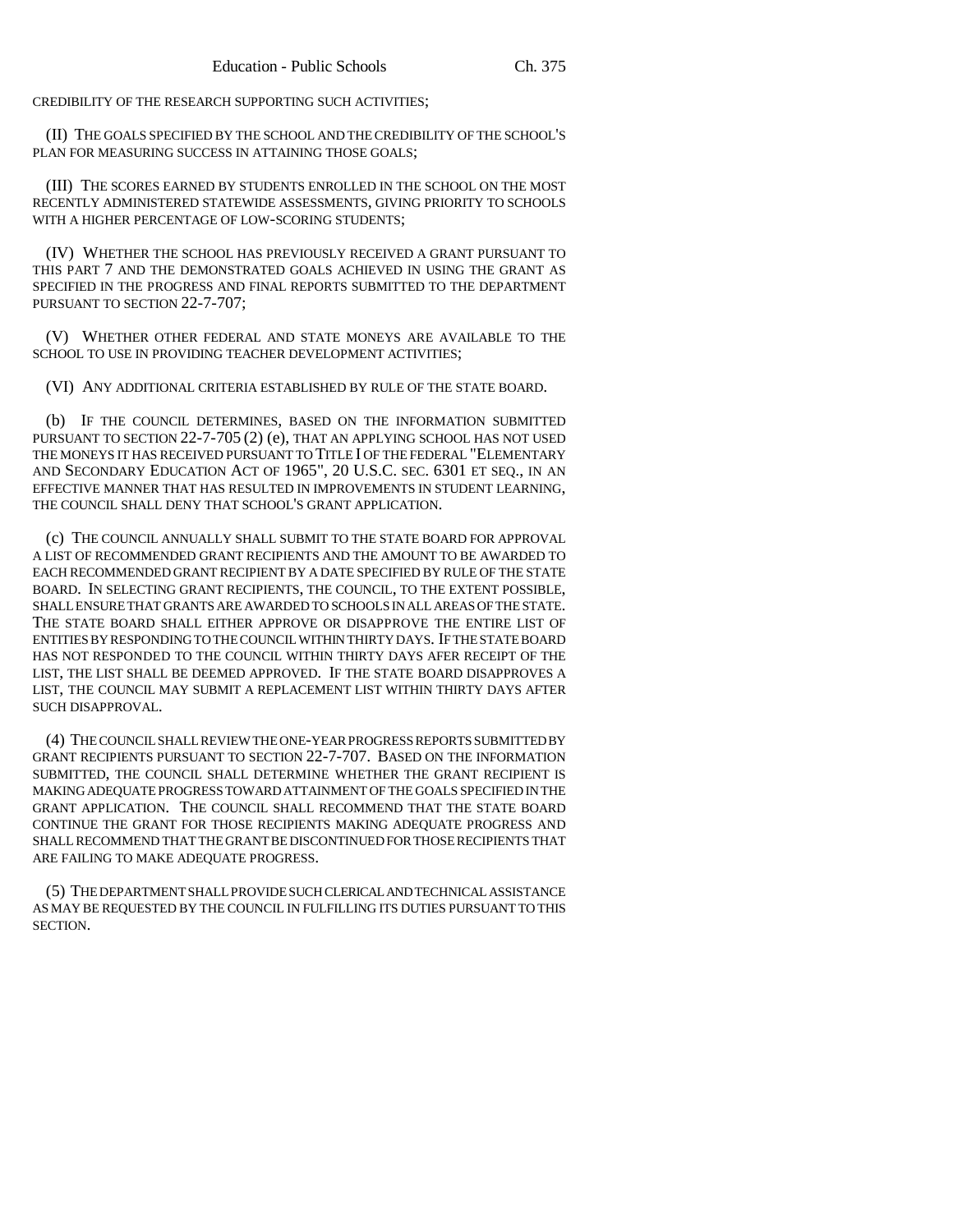(6) (a) THIS SECTION IS REPEALED, EFFECTIVE JULY 1, 2010.

(b) PRIOR TO SUCH REPEAL, THE TEACHER DEVELOPMENT ADVISORY COUNCIL SHALL BE REVIEWED AS PROVIDED IN SECTION 2-3-1203, C.R.S.

**22-7-707. Reporting requirements - progress reports - final reports - state report.** (1) EACH SCHOOL THAT RECEIVES A GRANT PURSUANT TO THIS PART 7 SHALL SUBMIT TO THE DEPARTMENT:

(a) A PROGRESS REPORT SPECIFYING THE PROGRESS MADE BY THE SCHOOL DURING THE INITIAL YEAR OF THE GRANT IN ACHIEVING THE GOALS SPECIFIED IN THE SCHOOL'S GRANT APPLICATION;

(b) A FINAL REPORT DEMONSTRATING THE SCHOOL'S SUCCESS IN ACHIEVING THE GOALS SPECIFIED IN THE SCHOOL'S GRANT APPLICATION.

(2) THE STATE BOARD BY RULE SHALL SPECIFY THE DATE BY WHICH EACH GRANT RECIPIENT SHALL SUBMIT THE PROGRESS REPORT AND THE FINAL REPORT AND THE SPECIFIC CONTENTS OF EACH REPORT. AT A MINIMUM, THE PROGRESS REPORT AND THE FINAL REPORT SHALL:

(a) APPLY THE METHODS IDENTIFIED IN THE SCHOOL'S PLAN FOR MEASURING THE SUCCESS OF THE TEACHER DEVELOPMENT SCHEDULE, AS SPECIFIED IN THE SCHOOL'S GRANT APPLICATION; AND

(b) SPECIFY THE STUDENT LEARNING RESULTS ACHIEVED BY THE SCHOOL IN THE AREAS OF READING, WRITING, MATHEMATICS, AND SCIENCE.

(3) ON OR BEFORE JANUARY 15, 2002, AND ON OR BEFORE JANUARY 15 EACH YEAR THEREAFTER, THE DEPARTMENT SHALL SUBMIT TO THE GOVERNOR, THE EDUCATION COMMITTEES OF THE SENATE AND THE HOUSE OF REPRESENTATIVES, THE COUNCIL, AND THE BOARD OF EDUCATION IN EACH SCHOOL DISTRICT IN WHICH A GRANT RECIPIENT IS LOCATED A STATE REPORT ON THE TEACHER DEVELOPMENT GRANT PROGRAM. THE STATE REPORT SHALL INCLUDE THE FOLLOWING INFORMATION:

(a) A LIST OF GRANT RECIPIENTS AND THE YEAR IN WHICH EACH GRANT WAS AWARDED;

(b) A COMPILATION AND SUMMARY OF THE PROGRESS AND FINAL REPORTS RECEIVED PURSUANT TO THIS SECTION;

(c) SUCH ADDITIONAL INFORMATION CONCERNING THE IMPLEMENTATION AND EFFECTIVENESS OF THE GRANT PROGRAM AS MAY BE DEEMED BENEFICIAL BY THE STATE BOARD, INCLUDING BUT NOT LIMITED TO ANY RECOMMENDATIONS FOR CHANGES IN THE GRANT PROGRAM.

**22-7-708. Teacher development fund - creation.** THERE IS HEREBY CREATED IN THE STATE TREASURY THE TEACHER DEVELOPMENT FUND REFERRED TO IN THIS SECTION AS THE "FUND", FOR PAYMENT OF TEACHER DEVELOPMENT GRANTS AWARDED PURSUANT TO SECTION 22-7-704. THE FUND SHALL CONSIST OF SUCH MONEYS AS MAY BE APPROPRIATED THERETO BY THE GENERAL ASSEMBLY AND SUCH